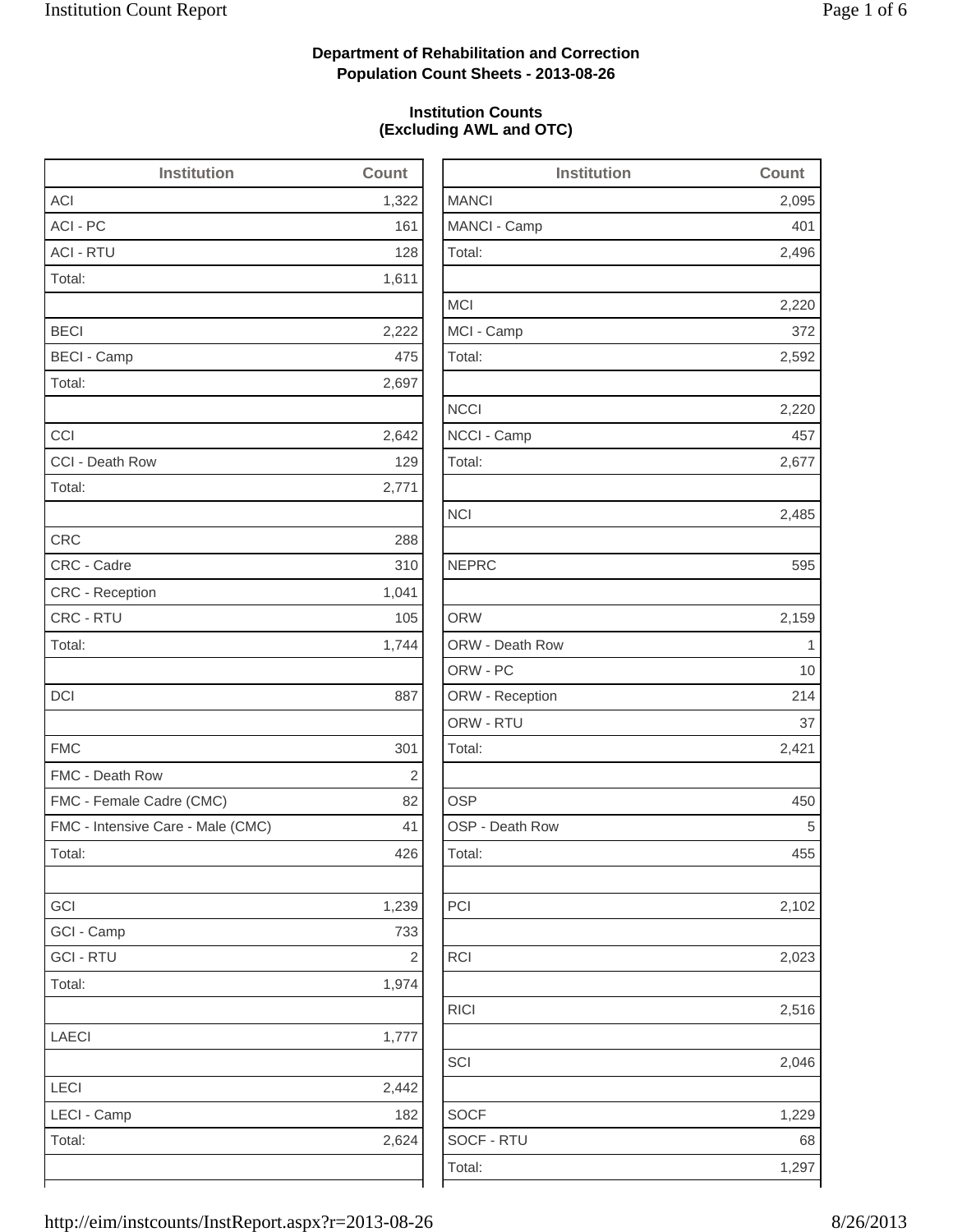## Institution Count Report Page 2 of 6

| <b>LOCI</b>              | 2,287 |
|--------------------------|-------|
|                          |       |
| <b>LORCI</b>             | 84    |
| <b>LORCI - Cadre</b>     | 225   |
| <b>LORCI - Reception</b> | 971   |
| Total:                   | 1,280 |
|                          |       |
| <b>MACI</b>              | 910   |
| MACI - Minimum           | 1,353 |
| MACI - Youth             | 37    |
| Total:                   | 2,300 |

|                  | <b>Total Population:</b> | 50,304 |
|------------------|--------------------------|--------|
|                  |                          |        |
| Total:           |                          | 1,417  |
| <b>WCI - RTU</b> |                          | 51     |
| <b>WCI</b>       |                          | 1,366  |
|                  |                          |        |
| <b>TOCI</b>      |                          | 1,282  |
|                  |                          |        |
| Total:           |                          | 1,522  |
| TCI - Camp       |                          | 429    |
| <b>TCI</b>       |                          | 1,093  |

\* The Total Population includes 38 Offenders with Reason Codes 30 & 31. \*\* The Total Population includes 24 Offenders with Reason Code 0A.

#### **Male Population by Security Level (Include AWL and Exclude OTC)**

| <b>Security Level</b>  |                   | <b>Body</b> | <b>AWL</b>     | $(-OTC)$ | <b>Total</b> |
|------------------------|-------------------|-------------|----------------|----------|--------------|
| Total Level 5          |                   | 120         | $\overline{2}$ | 2        | 120          |
| Total Level 4          |                   | 1,841       | 20             | 10       | 1,851        |
| Total Level 3          |                   | 11,777      | 179            | 116      | 11,840       |
| Total Level 2          |                   | 17,327      | 210            | 150      | 17,387       |
| Total Level 1          |                   | 15,042      | 207            | 118      | 15,131       |
| <b>Total Death Row</b> |                   | 137         | 3              | 3        | 137          |
|                        | <b>Total Male</b> | 46,244      | 621            | 399      | 46,466       |

### **Female Population by Institution (Include AWL and Exclude OTC)**

| $(110100C)$ and the column $(010)$ |             |                |             |              |
|------------------------------------|-------------|----------------|-------------|--------------|
| <b>Institution</b>                 | <b>Body</b> | <b>AWL</b>     | $(-OTC)$    | <b>Total</b> |
| <b>DCI</b>                         | 887         | 9              | 3           | 893          |
| <b>FMC</b>                         | 5           | 5              | 0           | 10           |
| FMC - Female Cadre (CMC)           | 82          | 2              | 0           | 84           |
| <b>NEPRC</b>                       | 595         | 17             | 12          | 600          |
| <b>ORW</b>                         | 2,159       | 52             | 31          | 2,180        |
| <b>ORW - Death Row</b>             |             | $\overline{0}$ | $\mathbf 0$ | 1            |
| ORW - PC                           | 10          | $\mathbf 0$    | 0           | 10           |
| ORW - Reception                    | 214         | 4              | $\Omega$    | 215          |
| ORW - RTU                          | 37          | $\overline{0}$ | 0           | 37           |
| <b>Total Female</b>                | 3,990       | 86             | 46          | 4,030        |
| <b>Total Population:</b>           | 50,234      | 707            | 445         | 50,496       |

### **Male Population by Institution: Security Level 5 (Include AWL and Exclude OTC)**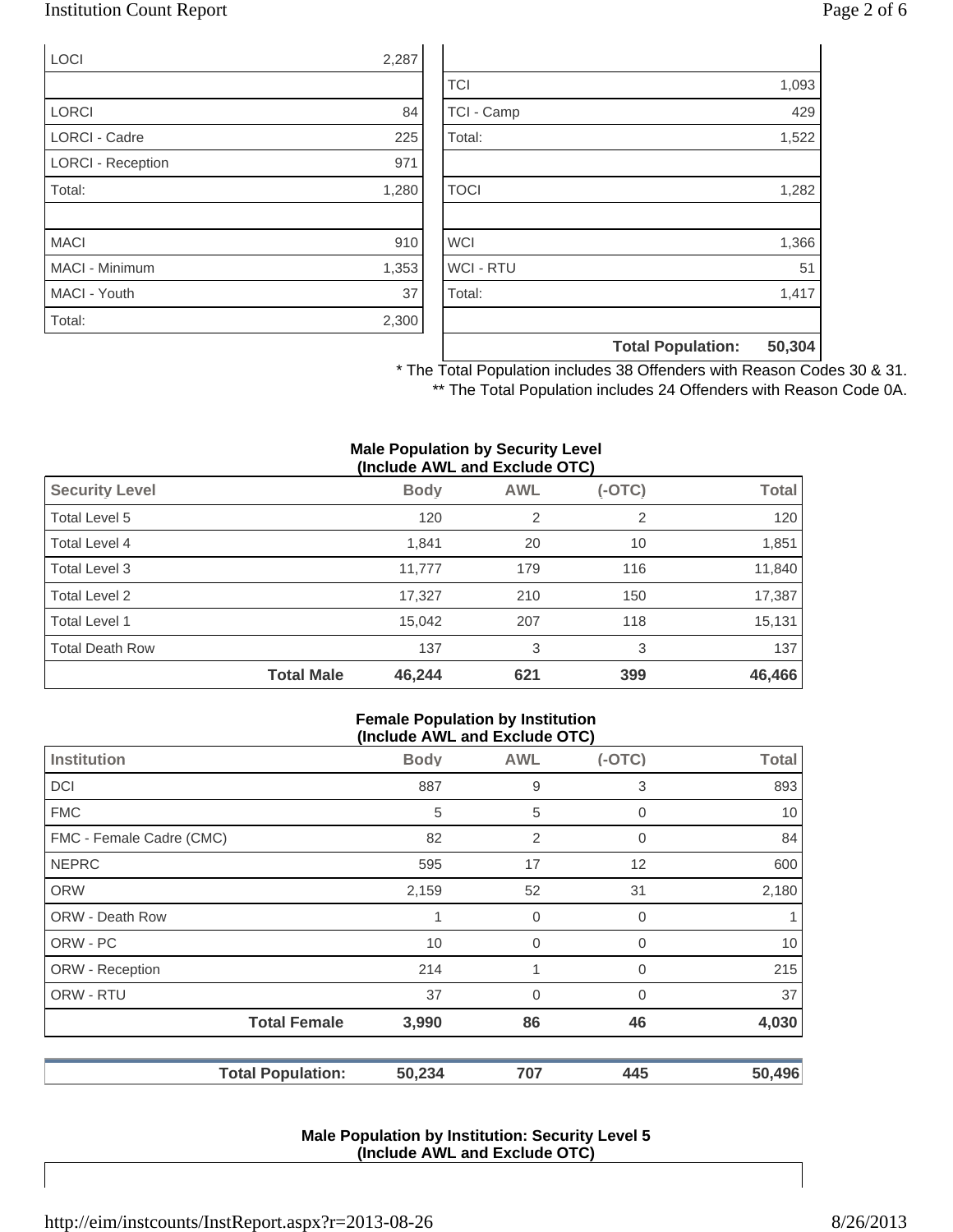# Institution Count Report Page 3 of 6

| Institution              |                      | <b>Body</b> | <b>AWL</b> | $(-OTC)$ | Total |
|--------------------------|----------------------|-------------|------------|----------|-------|
| <b>LORCI - Reception</b> |                      |             |            |          |       |
| OSP                      |                      | 118         |            |          | 118   |
| <b>SOCF</b>              |                      |             |            |          |       |
|                          | <b>Total Level 5</b> | 120         |            |          | 120   |

### **Male Population by Institution: Security Level 4 (Include AWL and Exclude OTC)**

| <b>Institution</b>       |                      | <b>Body</b>    | <b>AWL</b>       | $(-OTC)$            | <b>Total</b>              |
|--------------------------|----------------------|----------------|------------------|---------------------|---------------------------|
| ACI - PC                 |                      | $\overline{7}$ | $\mathbf 0$      | $\mathbf 0$         | $\overline{7}$            |
| CRC                      |                      | $\overline{2}$ | $\mathbf{1}$     | 1                   | $\sqrt{2}$                |
| CRC - Reception          |                      | 1              | $\mathbf 0$      | $\mathbf 0$         | $\mathbf{1}$              |
| CRC - RTU                |                      | $\overline{4}$ | $\mathbf 0$      | $\mathbf 0$         | $\overline{4}$            |
| <b>FMC</b>               |                      | $\overline{2}$ | $\mathbf 0$      | $\mathbf 0$         | $\sqrt{2}$                |
| LAECI                    |                      | 1              | $\mathbf 0$      | $\mathbf 0$         | 1                         |
| LECI                     |                      | 25             | $\mathbf 0$      | $\mathbf 0$         | 25                        |
| LORCI                    |                      | 5              | $\mathbf{1}$     | $\mathsf{O}\xspace$ | $\,6$                     |
| <b>LORCI - Cadre</b>     |                      | $\mathbf{1}$   | $\mathbf 0$      | $\mathbf 0$         | 1                         |
| <b>LORCI - Reception</b> |                      | $\,$ 3 $\,$    | $\,0\,$          | $\mathbf 0$         | $\ensuremath{\mathsf{3}}$ |
| <b>MANCI</b>             |                      | 46             | $\mathbf 0$      | $\mathbf 0$         | 46                        |
| <b>MCI</b>               |                      | $\,$ 3 $\,$    | $\mathbf 0$      | $\mathbf 0$         | $\ensuremath{\mathsf{3}}$ |
| <b>NCCI</b>              |                      | $\mathbf{1}$   | $\mathbf 0$      | $\mathbf 0$         | $\mathbf{1}$              |
| OSP                      |                      | 326            | $\,$ 3 $\,$      | 1                   | 328                       |
| RCI                      |                      | $\overline{0}$ | 6                | $\mathbf 0$         | 6                         |
| SOCF                     |                      | 1,117          | $\,6$            | $\,$ 5 $\,$         | 1,118                     |
| SOCF - RTU               |                      | 63             | $\mathbf 0$      | $\mathbf 0$         | 63                        |
| <b>TCI</b>               |                      | 10             | $\boldsymbol{0}$ | $\mathbf 0$         | 10                        |
| <b>TOCI</b>              |                      | 217            | $\overline{2}$   | $\overline{2}$      | 217                       |
| <b>WCI</b>               |                      | $\overline{4}$ | $\mathbf{1}$     | 1                   | $\overline{4}$            |
| WCI - RTU                |                      | 3              | $\mathbf 0$      | $\mathbf 0$         | $\mathfrak{S}$            |
|                          | <b>Total Level 4</b> | 1,841          | 20               | 10                  | 1,851                     |

## **Male Population by Institution: Security Level 3 (Include AWL and Exclude OTC)**

| $(1101446$ $\sim$ $1116$ and Explays $\sim$ $10$ |             |                |                |              |
|--------------------------------------------------|-------------|----------------|----------------|--------------|
| <b>Institution</b>                               | <b>Body</b> | <b>AWL</b>     | $(-OTC)$       | <b>Total</b> |
| ACI                                              | 29          | $\overline{2}$ | $\overline{2}$ | 29           |
| ACI - PC                                         | 78          |                | 0              | 78           |
| <b>ACI - RTU</b>                                 |             |                | $\Omega$       |              |
| <b>BECI</b>                                      | 15          | $\Omega$       | O              | 15           |
| CCI                                              | 11          | $\Omega$       | 0              | 11           |
| CRC                                              | 96          | 12             | 10             | 98           |
| CRC - Cadre                                      | 238         | 0              | 0              | 238          |
| <b>CRC</b> - Reception                           | 687         | 19             | 16             | 690          |
|                                                  |             |                |                |              |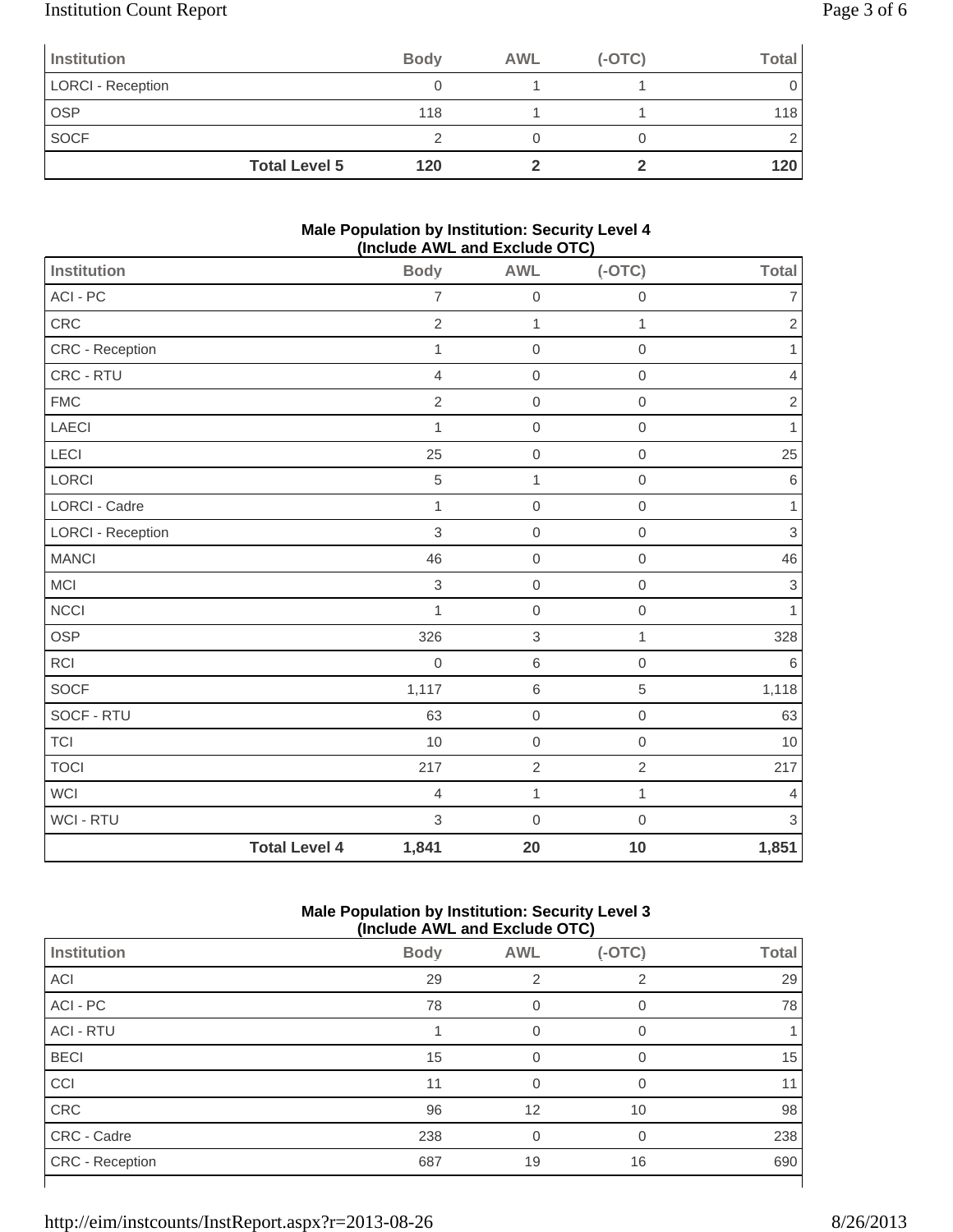# Institution Count Report Page 4 of 6

| CRC - RTU                         |                      | 86             | $\mathbf 0$              | $\mathbf 0$         | 86             |
|-----------------------------------|----------------------|----------------|--------------------------|---------------------|----------------|
| <b>FMC</b>                        |                      | 12             | $\mbox{O}$               | $\mathbf 0$         | 12             |
| FMC - Intensive Care - Male (CMC) |                      | $\,6\,$        | $\mathbf 0$              | $\mathsf{O}\xspace$ | $\,6\,$        |
| GCI                               |                      | $\mathbf{1}$   | $\mathsf{O}\xspace$      | $\mathsf{O}\xspace$ | $\mathbf{1}$   |
| LAECI                             |                      | 26             | $\mathbf 0$              | $\mathbf 0$         | 26             |
| LECI                              |                      | 2,295          | 17                       | 15                  | 2,297          |
| LOCI                              |                      | $\overline{7}$ | $\mathbf 0$              | $\mathbf 0$         | $\overline{7}$ |
| LORCI                             |                      | 29             | 14                       | 12                  | 31             |
| <b>LORCI - Cadre</b>              |                      | 208            | $\boldsymbol{0}$         | $\mathbf 0$         | 208            |
| <b>LORCI - Reception</b>          |                      | 467            | $\overline{\mathcal{L}}$ | $\,$ 3 $\,$         | 468            |
| <b>MACI</b>                       |                      | 10             | $\mathbf{1}$             | $\mathbf{1}$        | 10             |
| MACI - Youth                      |                      | 13             | $\mbox{O}$               | $\mbox{O}$          | 13             |
| <b>MANCI</b>                      |                      | 1,956          | 19                       | 15                  | 1,960          |
| MCI                               |                      | 12             | $\mathbf 0$              | $\mathsf{O}\xspace$ | 12             |
| <b>NCCI</b>                       |                      | 14             | $\mathbf 0$              | $\mathsf{O}\xspace$ | 14             |
| <b>NCI</b>                        |                      | 15             | $\sqrt{5}$               | $\mathbf 0$         | 20             |
| <b>OSP</b>                        |                      | $\,$ 6         | $\mathbf 0$              | $\mbox{O}$          | $\,6\,$        |
| PCI                               |                      | 66             | 3                        | $\mathbf 0$         | 69             |
| <b>RCI</b>                        |                      | 1,966          | 50                       | 15                  | 2,001          |
| <b>RICI</b>                       |                      | 10             | $\mathbf 0$              | $\mathbf 0$         | $10$           |
| SCI                               |                      | $\mathfrak{S}$ | $\mathbf 0$              | $\mathsf{O}\xspace$ | $\,$ 3 $\,$    |
| SOCF                              |                      | 110            | $\mbox{O}$               | $\mbox{O}$          | 110            |
| SOCF - RTU                        |                      | 5              | $\mathbf 0$              | $\mbox{O}$          | $\sqrt{5}$     |
| <b>TCI</b>                        |                      | 946            | 10                       | $\,8\,$             | 948            |
| TCI - Camp                        |                      | $\mathbf{1}$   | $\mathbf 0$              | $\mathsf{O}\xspace$ | $\mathbf{1}$   |
| <b>TOCI</b>                       |                      | 1,010          | 8                        | $\,6$               | 1,012          |
| WCI                               |                      | 1,294          | 15                       | 13                  | 1,296          |
| WCI - RTU                         |                      | 48             | $\mathbf 0$              | $\mathbf 0$         | 48             |
|                                   | <b>Total Level 3</b> | 11,777         | 179                      | 116                 | 11,840         |

### **Male Population by Institution: Security Level 2 (Include AWL and Exclude OTC)**

|                  | $($ mclude $\pi$ ive and exclude $\sigma$ i $\sigma$ |                |                |              |
|------------------|------------------------------------------------------|----------------|----------------|--------------|
| Institution      | <b>Body</b>                                          | <b>AWL</b>     | $(-OTC)$       | <b>Total</b> |
| <b>ACI</b>       | 583                                                  | 4              |                | 586          |
| ACI - PC         | 53                                                   | $\overline{0}$ | $\overline{0}$ | 53           |
| <b>ACI - RTU</b> | 83                                                   |                | 0              | 84           |
| <b>BECI</b>      | 1,504                                                | 25             | 17             | 1,512        |
| CCI              | 1,865                                                | 9              | 9              | 1,865        |
| CRC              | 81                                                   | 0              | $\mathbf 0$    | 81           |
| CRC - Cadre      | 60                                                   | $\overline{0}$ | 0              | 60           |
| CRC - Reception  | 181                                                  | 8              | $\overline{7}$ | 182          |
| CRC - RTU        | 11                                                   | $\Omega$       | $\Omega$       | 11           |
| <b>FMC</b>       | 17                                                   | $\mathbf 0$    | $\overline{0}$ | 17           |
|                  |                                                      |                |                |              |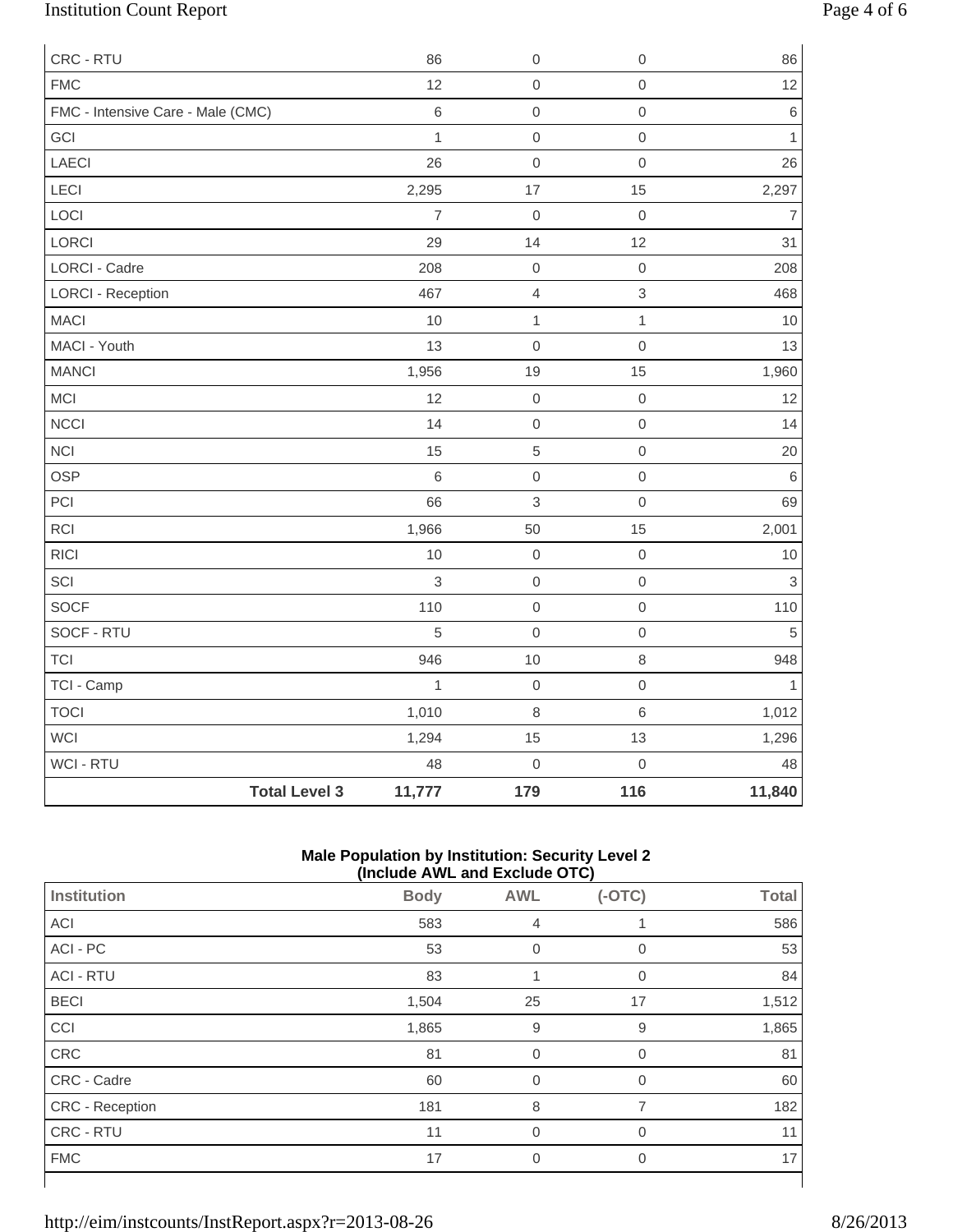# Institution Count Report Page 5 of 6

| FMC - Intensive Care - Male (CMC) |                      | 23           | $\mathbf 0$    | $\mathbf 0$         | 23           |
|-----------------------------------|----------------------|--------------|----------------|---------------------|--------------|
| GCI                               |                      | 764          | $\,$ 3 $\,$    | $\overline{2}$      | 765          |
| <b>GCI-RTU</b>                    |                      | $\mathbf{1}$ | $\mathbf 0$    | $\mathbf 0$         | $\mathbf{1}$ |
| LAECI                             |                      | 1,450        | 18             | 16                  | 1,452        |
| LECI                              |                      | 114          | 1              | 1                   | 114          |
| LOCI                              |                      | 1,244        | $\hbox{9}$     | 8                   | 1,245        |
| LORCI                             |                      | 27           | $\overline{7}$ | 6                   | 28           |
| LORCI - Cadre                     |                      | 14           | $\mathbf 0$    | $\mathbf 0$         | 14           |
| <b>LORCI - Reception</b>          |                      | 235          | $\,8\,$        | $\,8\,$             | 235          |
| <b>MACI</b>                       |                      | 900          | $\overline{c}$ | $\mathbf{1}$        | 901          |
| MACI - Youth                      |                      | 24           | $\mathbf 0$    | $\mathsf{O}\xspace$ | 24           |
| <b>MANCI</b>                      |                      | 79           | $\,$ 3 $\,$    | $\mathfrak{S}$      | 79           |
| MANCI - Camp                      |                      | $\mathbf{1}$ | $\mathbf 0$    | $\mathbf 0$         | $\mathbf{1}$ |
| <b>MCI</b>                        |                      | 1,813        | 21             | 16                  | 1,818        |
| MCI - Camp                        |                      | 1            | $\mathbf 0$    | $\mathbf 0$         | $\mathbf{1}$ |
| <b>NCCI</b>                       |                      | 1,427        | 20             | 14                  | 1,433        |
| <b>NCI</b>                        |                      | 1,893        | 33             | 20                  | 1,906        |
| PCI                               |                      | 833          | 11             | $6\,$               | 838          |
| RCI                               |                      | 57           | $\mathbf{1}$   | $\mathbf{1}$        | 57           |
| <b>RICI</b>                       |                      | 654          | $\,6$          | $\overline{4}$      | 656          |
| SCI                               |                      | 1,128        | 18             | $\mathsf g$         | 1,137        |
| <b>TCI</b>                        |                      | 84           | $\mathbf{1}$   | $\mathbf{1}$        | 84           |
| <b>TOCI</b>                       |                      | 55           | $\mbox{O}$     | $\mathbf 0$         | 55           |
| <b>WCI</b>                        |                      | 68           | $\mathbf{1}$   | $\mathbf 0$         | 69           |
|                                   | <b>Total Level 2</b> | 17,327       | 210            | 150                 | 17,387       |

### **Male Population by Institution: Security Level 1 (Include AWL and Exclude OTC)**

| <b>Institution</b>                | <b>Body</b> | <b>AWL</b>       | $(-OTC)$       | <b>Total</b> |
|-----------------------------------|-------------|------------------|----------------|--------------|
| ACI                               | 583         | $\overline{4}$   |                | 586          |
| ACI - PC                          | 53          | $\boldsymbol{0}$ | 0              | 53           |
| <b>ACI - RTU</b>                  | 83          | 1                | 0              | 84           |
| <b>BECI</b>                       | 1,504       | 25               | 17             | 1,512        |
| CCI                               | 1,865       | $\mathsf g$      | 9              | 1,865        |
| CRC                               | 81          | $\mathbf 0$      | 0              | 81           |
| CRC - Cadre                       | 60          | $\boldsymbol{0}$ | 0              | 60           |
| CRC - Reception                   | 181         | 8                | $\overline{7}$ | 182          |
| CRC - RTU                         | 11          | $\boldsymbol{0}$ | 0              | 11           |
| <b>FMC</b>                        | 17          | $\boldsymbol{0}$ | 0              | 17           |
| FMC - Intensive Care - Male (CMC) | 23          | $\boldsymbol{0}$ | 0              | 23           |
| GCI                               | 764         | $\sqrt{3}$       | $\overline{2}$ | 765          |
| <b>GCI-RTU</b>                    | 1           | $\mathbf 0$      | 0              |              |
| <b>LAECI</b>                      | 1,450       | 18               | 16             | 1,452        |